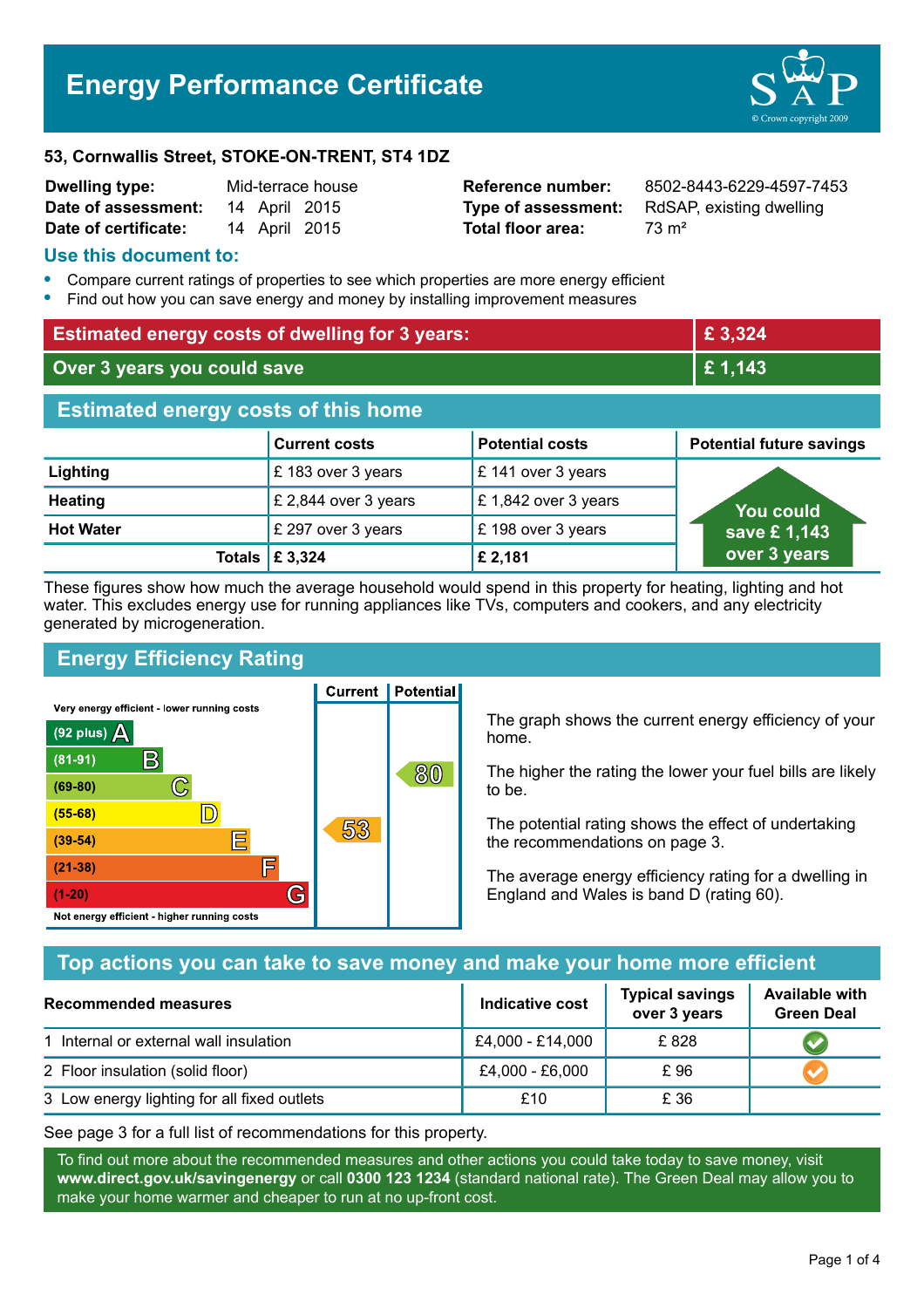#### **Summary of this home's energy performance related features**

| <b>Element</b>        | <b>Description</b>                             | <b>Energy Efficiency</b> |
|-----------------------|------------------------------------------------|--------------------------|
| Walls                 | Solid brick, as built, no insulation (assumed) | $\star$ * * * *          |
| Roof                  | Pitched, no insulation (assumed)               | *****                    |
| Floor                 | Solid, no insulation (assumed)                 |                          |
| Windows               | Fully double glazed                            | ★★★★☆                    |
| Main heating          | Boiler and radiators, mains gas                | ★★★★☆                    |
| Main heating controls | Programmer and room thermostat                 | ★★★☆☆                    |
| Secondary heating     | None                                           |                          |
| Hot water             | From main system                               | ★★★★☆                    |
| Lighting              | Low energy lighting in 71% of fixed outlets    | *****                    |

Current primary energy use per square metre of floor area: 392 kWh/m² per year

The assessment does not take into consideration the physical condition of any element. 'Assumed' means that the insulation could not be inspected and an assumption has been made in the methodology based on age and type of construction.

#### **Low and zero carbon energy sources**

Low and zero carbon energy sources are sources of energy that release either very little or no carbon dioxide into the atmosphere when they are used. Installing these sources may help reduce energy bills as well as cutting carbon. There are none provided for this home.

# **Opportunity to benefit from a Green Deal on this property**

The Green Deal may enable owners and occupiers to make improvements to their property to make it more energy efficient. Under a Green Deal, the cost of the improvements is repaid over time via a credit agreement. Repayments are made through a charge added to the electricity bill for the property. To see which improvements are recommended for this property, please turn to page 3. You can choose which improvements you want to install and ask for a quote from an authorised Green Deal provider. They will organise installation by an authorised Green Deal installer. If you move home, the responsibility for paying the Green Deal charge under the credit agreement passes to the new electricity bill payer.

For householders in receipt of income-related benefits, additional help may be available.

To find out more, visit **www.direct.gov.uk/savingenergy** or call **0300 123 1234**.

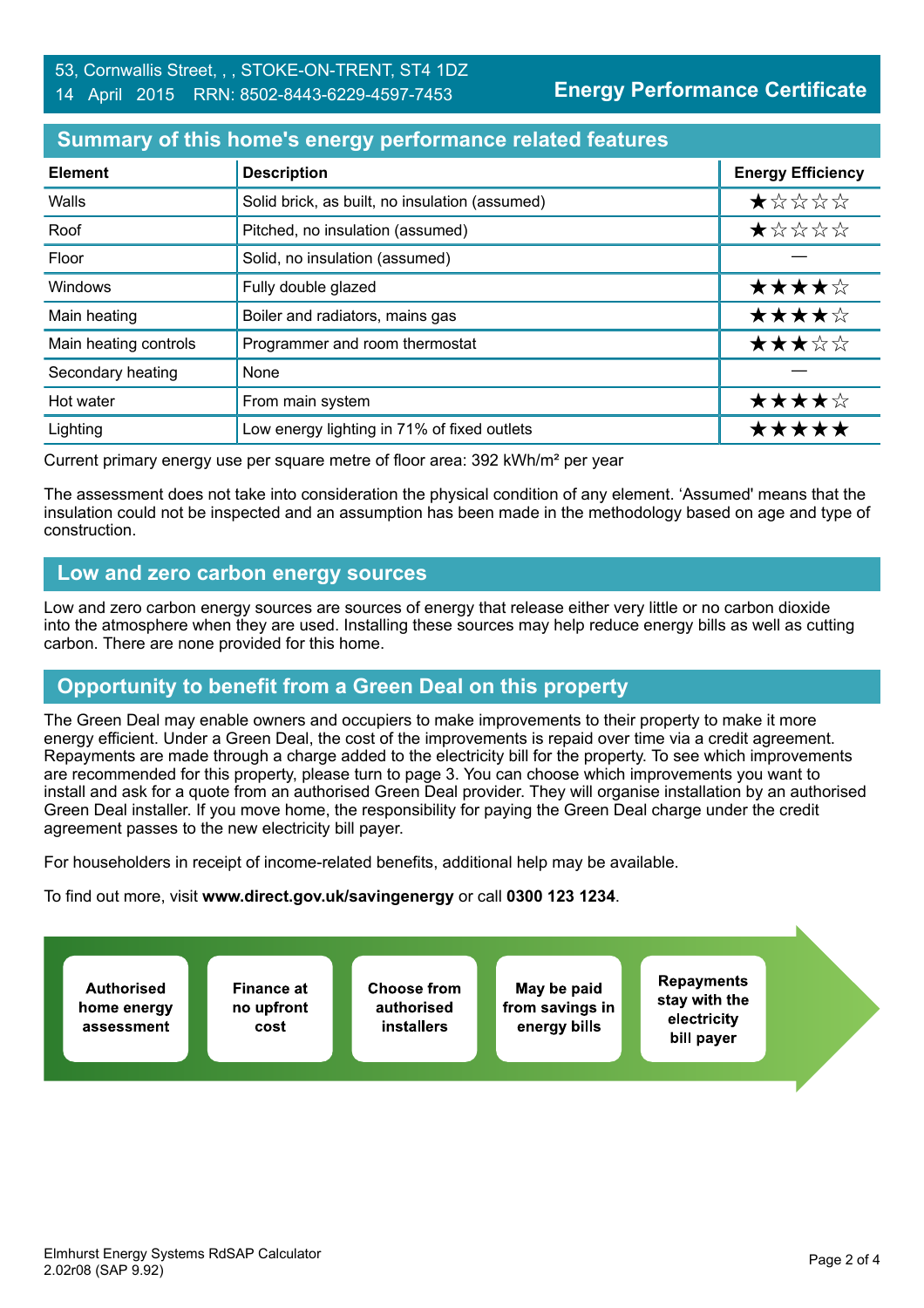#### 53, Cornwallis Street, , , STOKE-ON-TRENT, ST4 1DZ 14 April 2015 RRN: 8502-8443-6229-4597-7453

## **Recommendations**

The measures below will improve the energy performance of your dwelling. The performance ratings after improvements listed below are cumulative; that is, they assume the improvements have been installed in the order that they appear in the table. Further information about the recommended measures and other simple actions you could take today to save money is available at **www.direct.gov.uk/savingenergy**. Before installing measures, you should make sure you have secured the appropriate permissions, where necessary. Such permissions might include permission from your landlord (if you are a tenant) or approval under Building Regulations for certain types of work.

Measures with a green tick are likely to be fully financed through the Green Deal since the cost of the measures should be covered by the energy they save. Additional support may be available for homes where solid wall insulation is recommended. If you want to take up measures with an orange tick  $\bullet$ , be aware you may need to contribute some payment up-front.

| <b>Recommended measures</b>                        | <b>Indicative cost</b> | <b>Typical savings</b><br>per year | <b>Rating after</b><br>improvement | <b>Green Deal</b><br>finance |
|----------------------------------------------------|------------------------|------------------------------------|------------------------------------|------------------------------|
| Internal or external wall insulation               | £4,000 - £14,000       | £ 276                              | <b>D64</b>                         |                              |
| Floor insulation (solid floor)                     | £4,000 - £6,000        | £ 32                               | <b>D65</b>                         |                              |
| Low energy lighting for all fixed outlets          | £10                    | £ 12                               | <b>D66</b>                         |                              |
| Heating controls (thermostatic radiator<br>valves) | £350 - £450            | £ 28                               | <b>D67</b>                         |                              |
| Solar water heating                                | £4,000 - £6,000        | £ 33                               | <b>D68</b>                         |                              |
| Solar photovoltaic panels, 2.5 kWp                 | £5,000 - £8,000        | £ 262                              | C80                                |                              |

# **Choosing the right package**

Visit **www.epcadviser.direct.gov.uk**, our online tool which uses information from this EPC to show you how to save money on your fuel bills. You can use this tool to personalise your Green Deal package. Public services all in one place

| <b>Green Deal package</b>            | ,Typical annual savings <sup>\</sup> |
|--------------------------------------|--------------------------------------|
| Internal or external wall insulation | Total savings of £276                |
| Electricity/gas/other fuel savings   | $f0/$ $f276/$ $f0$                   |

**hrect** 

You could finance this package of measures under the Green Deal. It could **save you £276 a year** in energy costs, based on typical energy use. Some or all of this saving would be recouped through the charge on your bill.